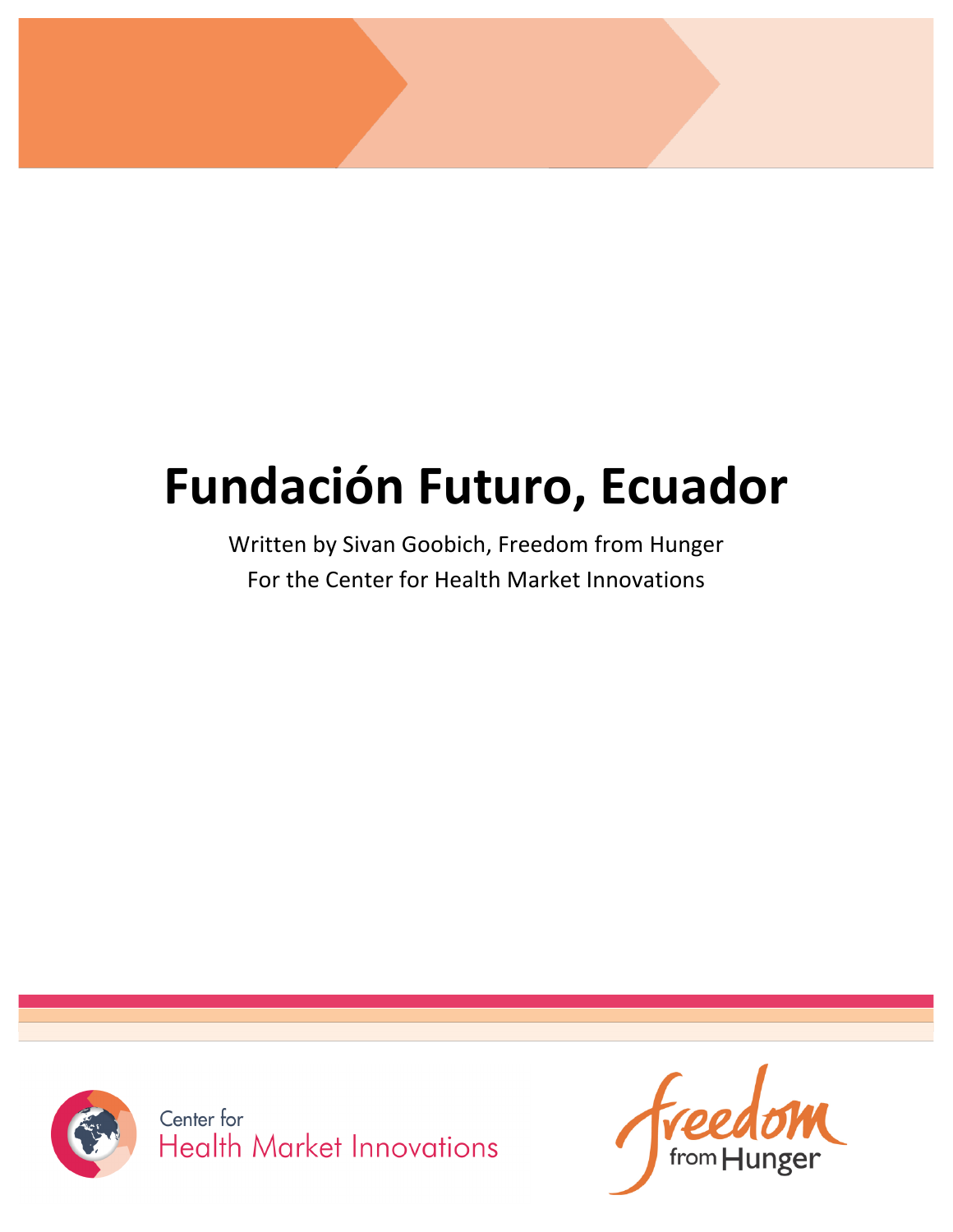## **Table of Contents**

| Growth Plans and |  |
|------------------|--|
|                  |  |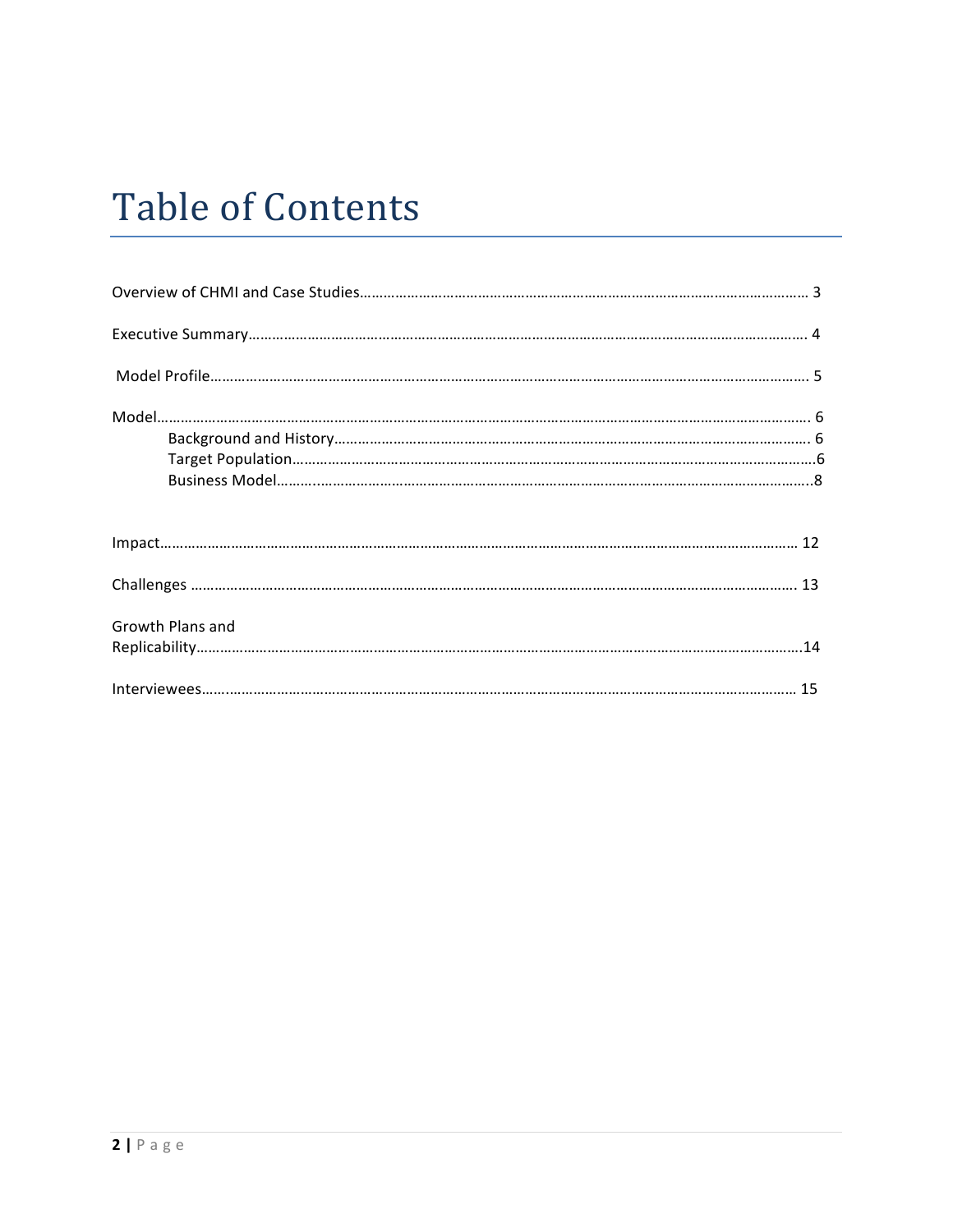### Overview of CHMI and Case Studies

The Center for Health Market Innovations (CHMI) is a global network of partners that seeks to improve the functioning of health markets in developing countries to deliver better results for the poor. CHMI works to accelerate the diffusion of Health Market Innovations, programs and policies—implemented by governments, non-governmental organizations (NGOs), social entrepreneurs or private companies—that have the potential to improve the way health markets operate. These programs and policies enable the transactions between consumers and private healthcare providers to lead to better health and financial protection, especially for the poorest and most vulnerable.

To bridge the existing information gaps about Health Market Innovations and help diffuse promising programs, CHMI engages in three core activities -- Information, Analysis, and Linkages -- linked and integrated through the CHMI website. Users and contributors include program implementers and social entrepreneurs in the for-profit and non-profit private sectors, donors and investors, government policymakers and practitioners, and researchers from academic institutions.

CHMI categorizes programs according to five distinct program types – organizing delivery, financing care, regulating performance, changing behaviors, and enhancing processes. One level of program documentation consists of a standardized web-based template that captures key data points about each program (such as geographic coverage, target population, health focus, numbers served, etc.). In addition to mapping the Health Market Innovations globally, CHMI is conducting in-depth case studies designed to provide a deeper look at the structures, activities, and impact of innovative programs.

In the Andean region, CHMI works with Freedom from Hunger to identify and provide information and analyses of health market innovators in Bolivia, Ecuador, and Peru. The case study of Fundación Futuro's innovative community health insurance program was chosen out of 15 potential programs as an example of interest for those who want to learn more about health market innovators working the areas of organizing and financing care.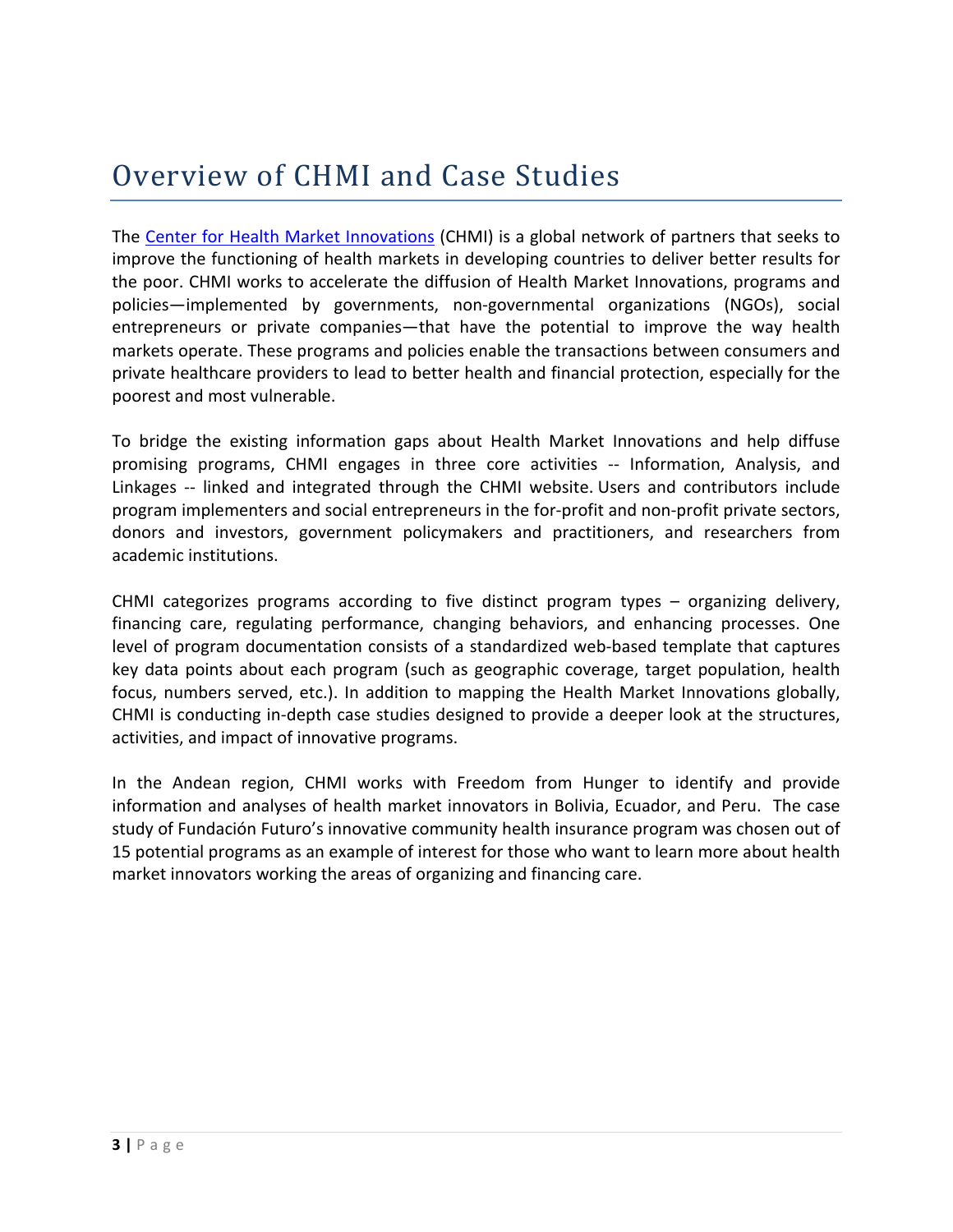### **Executive Summary**

Fundación Futuro (the Foundation) works with local community organizations in Ecuador to create sustainable health programs systems in underserved rural and urban villages. Since 2000, the organization has created five community health programs in different regions of Ecuador. Each program includes a community health insurance plan, an affiliated health center with primary and specialty care, and health promotion programs. Families can join the health program by paying a \$0.50 monthly affiliation fee, and gain access to general and preventative medicine, dentistry, and obstetrics care, and in some cases natural medicine, physical therapy, and mental health care. Affiliated families pay \$0.50 cents for medical visits, and receive at 15% discount on medicines. Community members who do not pay the monthly affiliation fee may also use the health center, but must pay more for visits and medicine. With this input each community is able to create a mutual fund, administered by an elected community member, which allows their clinics to be self-sustained.

The Foundation, which is supported by the Grupo Futuro Corporation<sup>1</sup>, provides economic support to the on-the-ground implementers in each of the health centers. In order to promote sustainability, financial support is gradually decreased over a schedule, so that by the eighth year, the communities pay for all costs other than salaries for medical professionals. Additionally, the community itself provides the physical infrastructure needed for the center.

Fundación Futuro's health promoter program is an especially innovative component of its health programs. Selected community members are trained in health promotion and basic nursing, medical, and dental care so that they can act as medical auxiliaries as well as assist in emergencies. The promoters also provide health education training to different community groups. The promoters organize and participate in special activities, workshops, home visits and community visits.

To support the sustainability of the health program, Fundación Futuro carries out joint community/Foundation economic development programs. These include agricultural and livestock programs, utilizing agricultural technology volunteers. Fundación Futuro has also implemented two savings cooperatives (with initial set-up funding from the Foundation) and microloans to associates with collective guarantees. This service is tied to the health program in that the principal requirement to access credit is to have been affiliated with the health program for at least one year.

!!!!!!!!!!!!!!!!!!!!!!!!!!!!!!!!!!!!!!!!!!!!!!!!!!!!!!!!!!!!

<sup>&</sup>lt;sup>1</sup> Grupo Futuro is an Ecuadorian insurance corporation made up of 5 separate companies, all of which provide support to Fundación Futuro.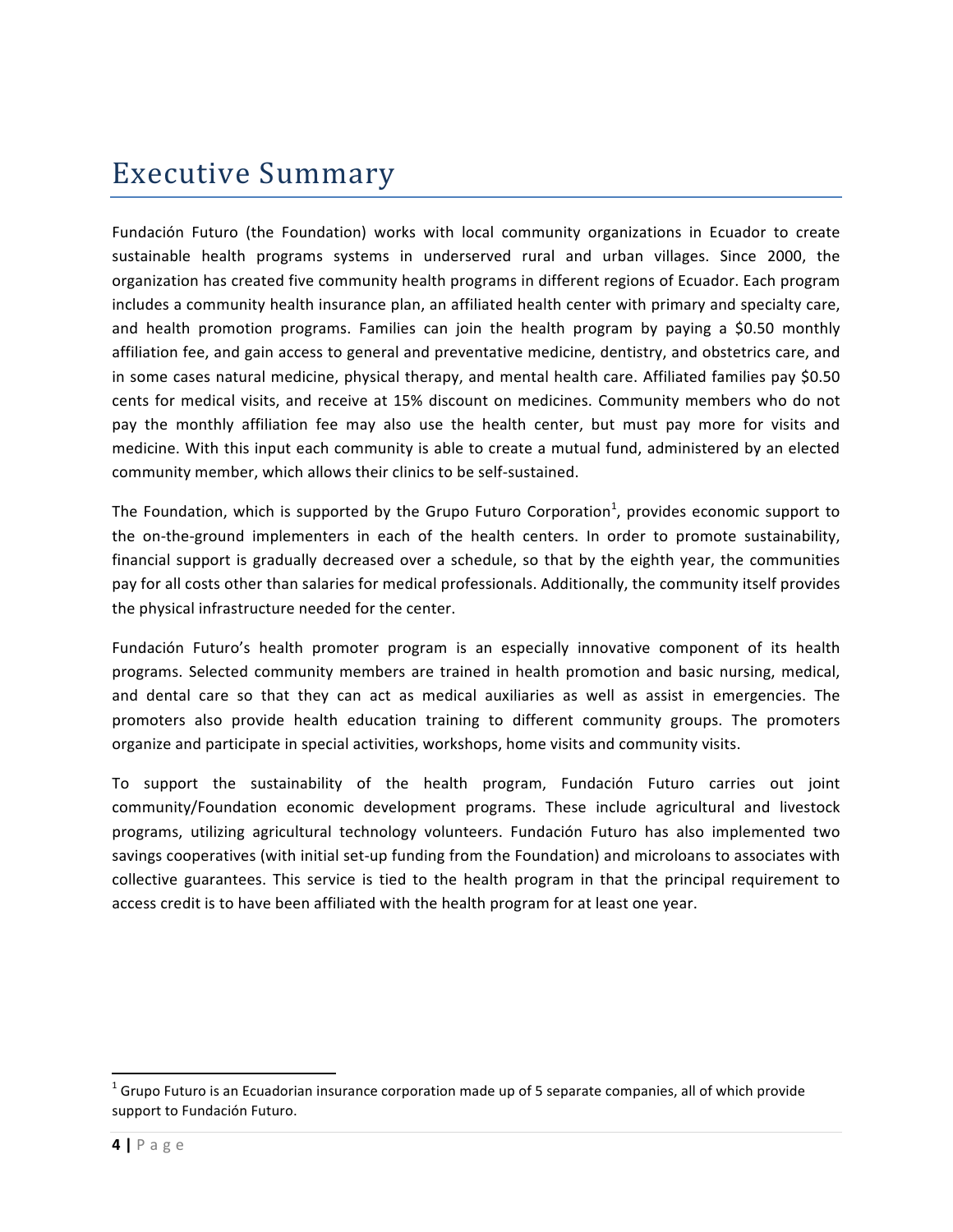### *MODEL&PROFILE*

| Headquarters:                                | Quito, Ecuador                                                                                                                                                                                |
|----------------------------------------------|-----------------------------------------------------------------------------------------------------------------------------------------------------------------------------------------------|
| <b>Health Centers:</b>                       | Planchaloma (UNOCANC), Cotopaxi2000<br>Yatzaputzán (COCAP), Tungurahua. 2002<br>Illagua, Tungurahua, 2006<br>Plan Piloto, Guayaquil, Guayas, 2008<br>Isla Trinitaria, Guayaquil, Guayas, 2008 |
| <b>Number Of Clients Served (2010)</b>       | 14,961                                                                                                                                                                                        |
| <b>Number Of Affiliated Families (2010)</b>  | 7,198 (Approximately 36,000 Individuals)                                                                                                                                                      |
| <b>2010 Operating Budget</b><br>(Foundation) | \$405,150                                                                                                                                                                                     |
| <b>Innovative Aspects</b>                    | Financing care: Micro/community health insurance                                                                                                                                              |
|                                              | Changing behaviors: Provider training, other health<br>awareness/education                                                                                                                    |
|                                              | Enhancing processes: Mobile health                                                                                                                                                            |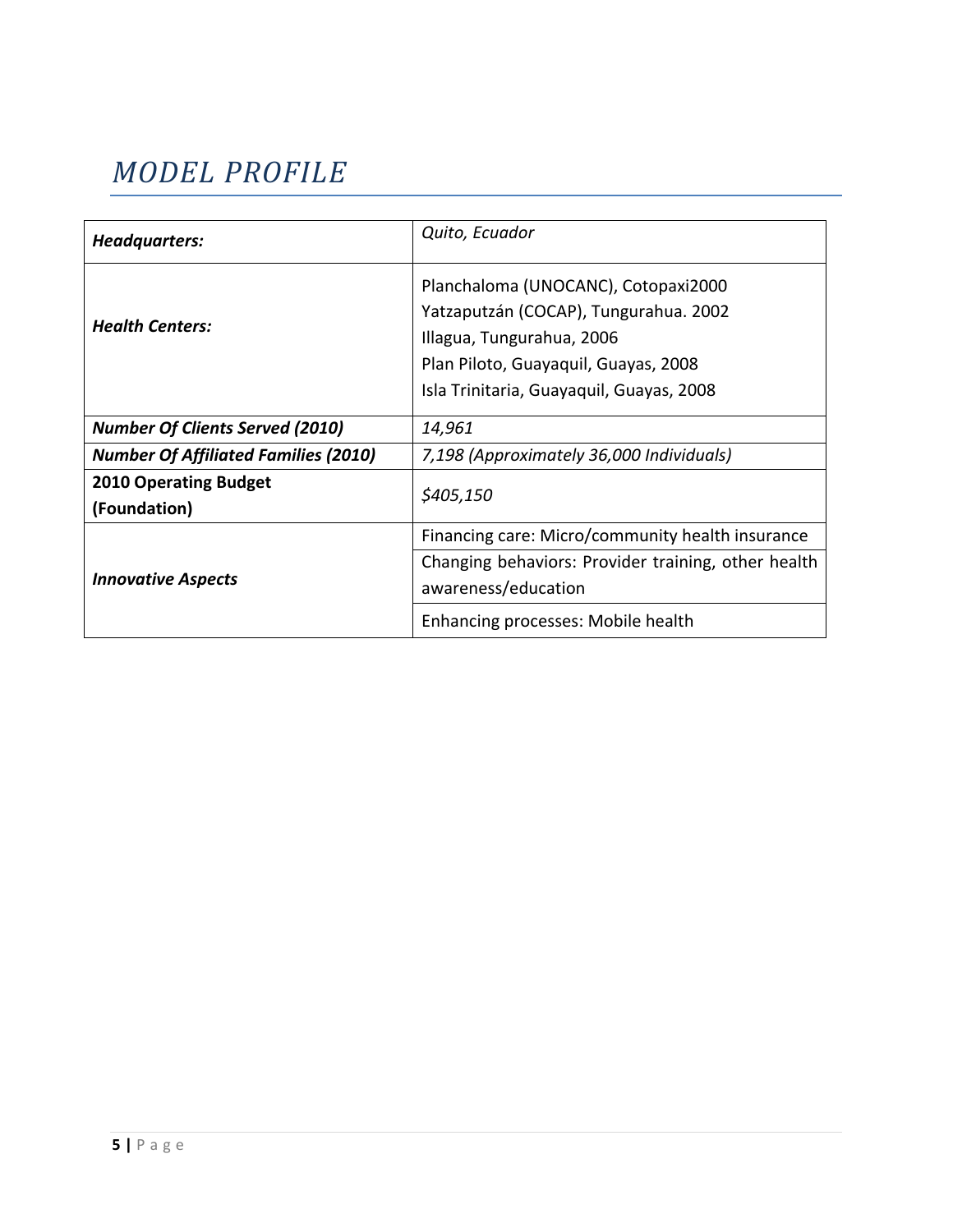### MODEL

#### *!Background/History!*

Fundación Futuro began as the social responsibility branch of Grupo Futuro, a prominent Ecuadorian insurance group made up of five companies: Salud S.A., Tecniseguros, Equivida, Metropolitan Turing, and Seguros Equinoccial. It was established in 2000, when a group of university of San Francisco de Quito students from the rural, indigenous town of Planchaloma decided they wanted to find a way to improve their community's access to healthcare. University members then contacted Grupo Futuro with a funding proposal, which inspired the business group to start its own foundation and use its expertise in insurance to create community prepaid health programs. The new foundation then worked with the university to do its first community diagnostic, and ultimately chose the UNOCANC (Union of Rural Organizations in the north of Cotopaxi) organization of Planchaloma to be its first community. In 2002, they created their second community health program in Yatzaputzan, with COCAP (Corporation of Rural Organizations of Pilahuin), followed by a site in Illagua Chico in 2006. In 2008 the Foundation expanded its reach to the coastal region, opening up a health system in Isla Trinitaria and Plan Piloto.

Though a separate entity, Fundación Futuro enjoys a strong relationship with Grupo Futuro, and receives significant financial and in-kind donations from its five businesses. The foundation's current president, Fernando Navarro, is a director and investor of the business group. As well, employees of each of the group's businesses are able to devote work hours to volunteering with Fundación Futuro, as well as provide material goods such as computers and medical supplies. Additionally, Fundación Futuro's executive director meets monthly with the CEOs of the Grupo Futuro businesses to discuss challenges the foundation is facing and to brainstorm!solutions.

#### *Target!Population*

Fundación Futuro operates in five communities across Ecuador. Though each of the communities is unique in terms of population size, make-up, ethnic representation, and health problems, they are all underserved by public and private health systems. Nearly all of Fundación Futuro's clients are poor; in general, affiliated families earn between \$30 and \$150 per month, though most are on the lower end of this range.

Originally, Fundación Futuro looked to work with indigenous rural communities, which are less likely to have access to health services than urban residents. Its first three centers, in the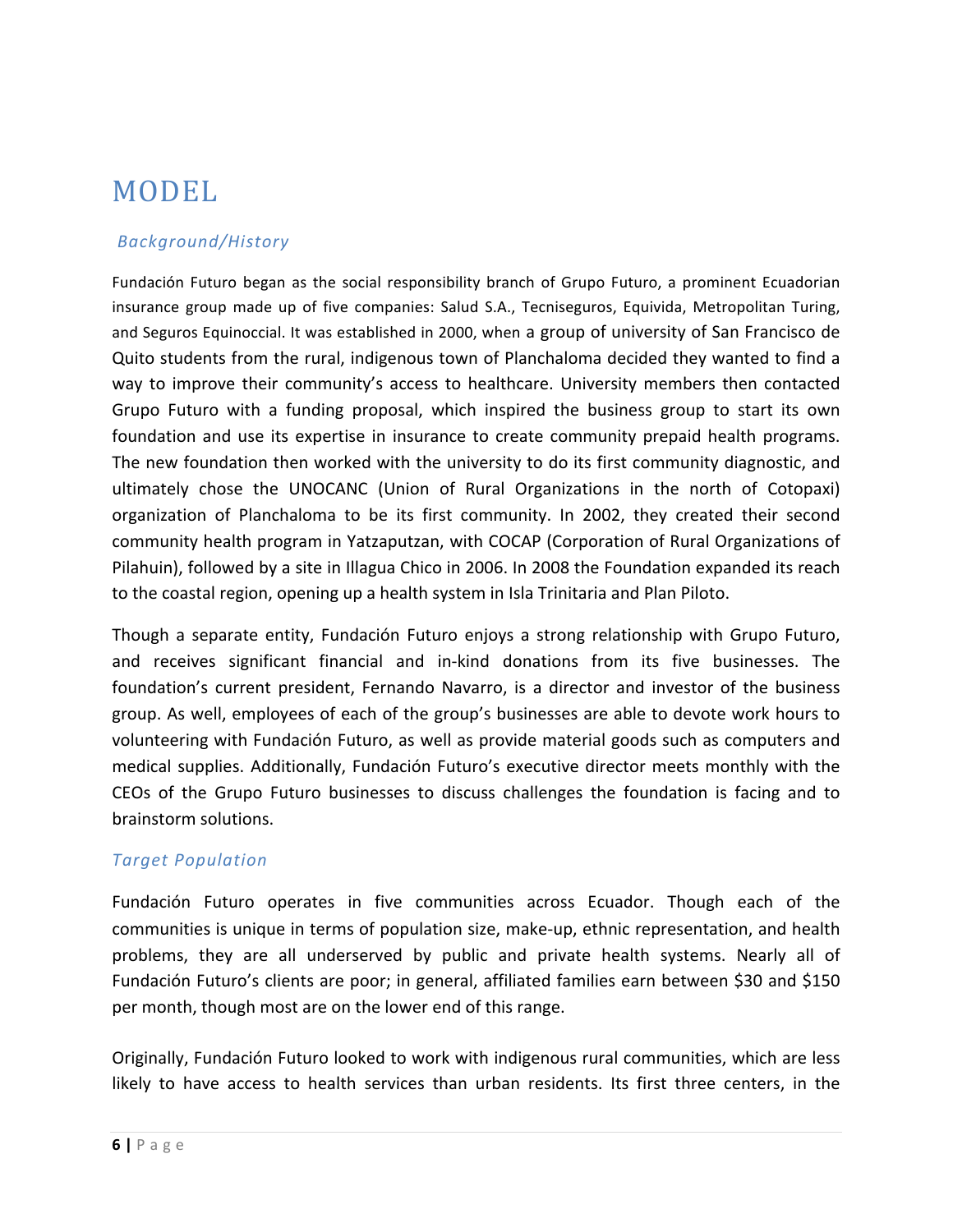communities of Illagua, Planchaloma, and Yatzaputzán, are all located in the Andean highlands, at a distance from major cities. In 2008, however, the Foundation opened its first urban health center in Isla Trinitaria, a disadvantaged, primarily Afro-Ecuadorian neighborhood and in the Plan Piloto neighborhood in the coastal city of Guayaquil.

Before entering a community, Fundación Futuro performs an assessment to see if the community has enough families to support a health system; the minimum is 600 to ensure that the insurance system will be financially viable. Another requirement for creating the health system is that there is some type of political organization, and that community members are willing to volunteer through acting as health promoters or building the health center.

Each community health system has an average of 1,440 affiliated families, for a total of 7200 individuals. In 2010, each health center attended to an average of 1,740 patients during the year. An exception is Plan Piloto, which is located in a much more populated area and has attended to 5,387 patients. All of the centers have steadily increased the number of affiliated families over time, in one case by over 600% in less than a decade.

The target population for the rural centers is the entire community. In its nine years, the COCAP site has actually expanded past its original goal as children who grew up with the system marry and enroll their new families in the system. In the Guayaquil centers, the surrounding area has more people than the health center can accommodate, so the target is to provide services to 2400 families each. As these programs are relatively new, they have not yet met their outreach goals, but both have shown steady growth; in 2010 Isla Trinitaria counted 1,686 affiliated families and Plan Piloto had 1,750.

The health programs attract clients in several ways, though primarily through the health promoters. In the rural sites, the community organizations hold monthly meetings, which provide an excellent opportunity for the health promoters to attend and encourage affiliation and use of the health program. In the first few months of operations, the health center staff also went on weekly medical brigades to demonstrate the types of services and benefits that community members could receive from the health system. The urban communities do not have these same types of community meetings, so health promoters conduct door-to-door campaigns, often utilizing monthly health themes, to attract families to the program. Frequent initial medical brigades also play a role in advertising the health center and bringing in clients.

In addition to Fundación Futuro's general target population of poor and underserved communities, the organization pays special attention to the health of children and the elderly. In order to help parents get into the habit of taking their children for regular doctor's visits,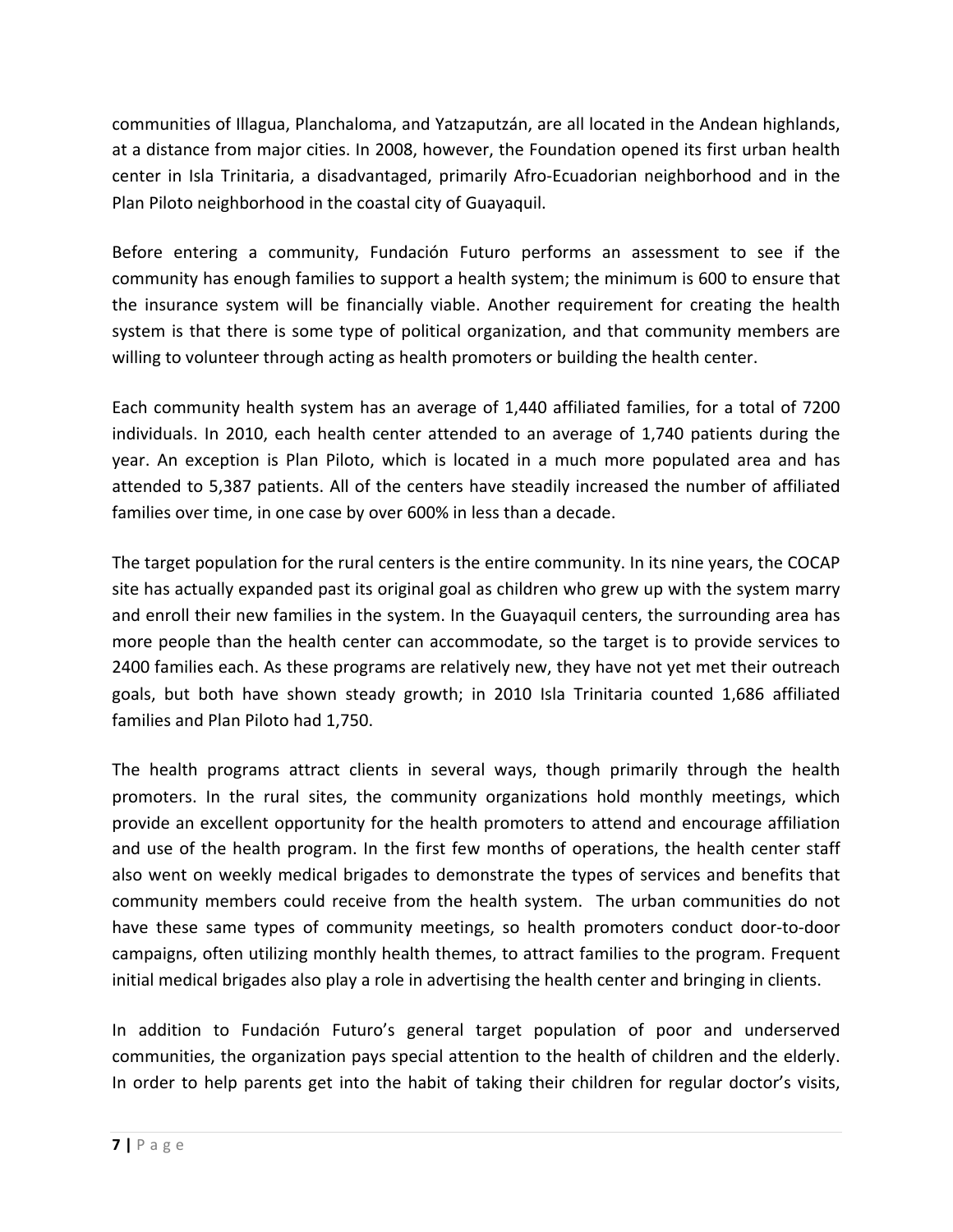infants under one year are exempt from the \$0.50 consult fee. Adults over age 65 are also exempt in order to improve the status and health of this overlooked population.

#### *!Business!Model*

Fundación Futuro works with existing community organizations to alleviate the chronic lack of affordable, quality healthcare in poor, underserved rural and peri-urban communities. Its mission is to create capacity, prevent illness, and improve access to health care. In each of the five communities where Fundación Futuro operates, health programs include a health center, a financing approach using community health insurance, and a robust health promoter program. All of these components are part of a cohesive package that work together to sustainably prevent disease and improve availability and access to medical services.

#### *Health'center'and'community'insurance*

The community health insurance and affiliated health center is the basis for the health program. Families pay \$0.50 per month, and can visit the health center for \$0.50 per consult. As well, members are entitled to a 15% discount on medicines. Non-members may visit the center, but pay \$2-3 per consult and do not receive a discount for medicine. Additional fees are charged for dental procedures, for example, members pay \$1.50 for a tooth extraction and non-members pay \$5.

The health center is the focal point of the community health program and is a joint venture between the community and Fundación Futuro. Communities are responsible for providing a site and constructing the clinic building and the Foundation provides financial and in-kind support, gradually decreasing its support along an 8-year schedule. For the first five years, the Foundation pays 100% of all health center-related costs, including utilities, supplies, medicines, and medical personnel salaries. In the sixth and seventh year, the community and Fundación Futuro each pay for 50% of all costs, with the exception of salaries, which the foundation continues to pay in full. In the eighth year, Fundación Futuro only pays for salaries, and the community is expected to be fully self-sufficient in other areas.

Each health center starts out with a general medicine physician and nurse, adding on services such as dentistry, obstetrics, and laboratory services, and in some cases, psychiatric care, physical therapy, and natural and indigenous medicine. The hours and days of service vary by center, and are decided by community members. In general, the health center is open five days per week for eight hours each day. General medicine and nursing are available every day and specialists are available one day per week. Health staff will also make occasional house calls for patients who are unable to get to the center.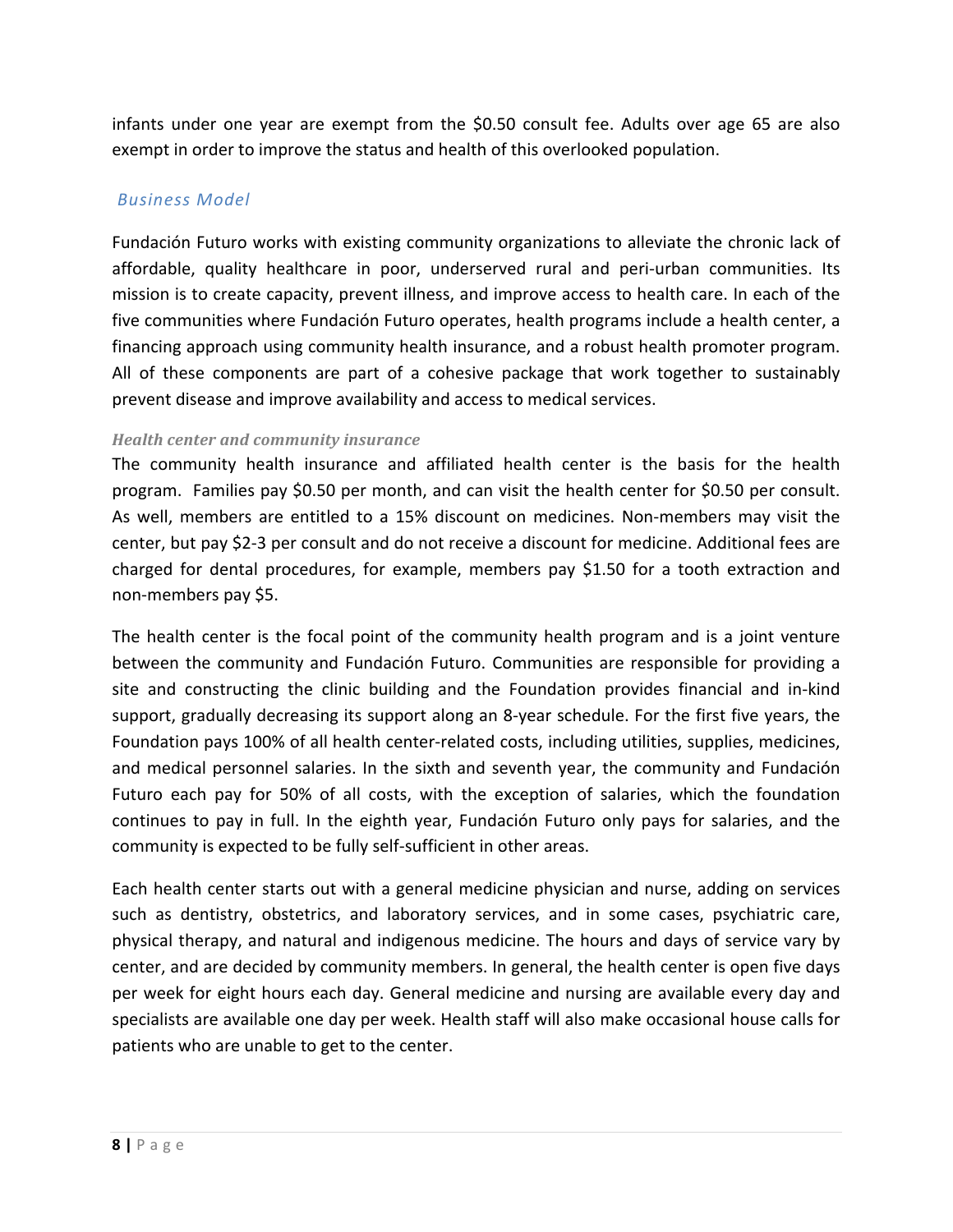In addition to on-site medical care, the health center medical team makes regular trips to outlying communities through medical brigades, generally around once per month. Volunteer physicians from Grupo Futuro's healthcare branch, Salud SA, also participate in medical brigades, often with medical specialties not available at the health centers. During these brigades, staff utilize "laboratories in a backpack" designed and donated by the program Beyond Traditional Borders from Rice University in Houston, Texas, which allow the physicians to diagnose problems in the field, without requiring a separate trip to the health center.

When patients present with a health problem or emergency that cannot be treated at the health center, they are referred to the closest public hospital, which generally provides services for free. At the UNOCANC center, the community has access to an ambulance for most of the week, through a partnership with the ministry of public health.

#### **Health!promoters**

The health promoter program is one of the most innovative elements of Fundación Futuro's work. Three of the communities (COCAP, Isla Trinitaria, and Plan Piloto) have an average of four health promoters who each serve 2-3 communities. Promoters undergo a careful selection process before being chosen to serve. Each promoter must be a resident of one of the communities they represent, and must be approved by each of the communities. After being approved by the individual communities, they go before the community organization's general assembly, where any member can present a question or concern. Only after the general assembly's approval the promoter can be officially recognized and begin volunteering. This process is entirely run by the community organizations with no input from Fundación Futuro. Illagua and Planchaloma do not currently have health promoters but are looking to develop this service.

All promoters undergo comprehensive and ongoing training, in keeping with Fundación Futuro's focus on capacity-building. Initial training consists of learning about the health system and center, how it functions, and its benefits for families and the community. Promoters learn about common health problems affecting the community and methods to maintain health, as well as training on public speaking and teaching. Next, promoters begin participating in health internships with the health center staff. Through hands-on training with physicians and nurses, all promoters become trained to work as medical assistants in the health center as well as provide first aid and triage services to their communities. Promoters first learn nursing skills then move to general medicine, where they learn to provide first aid, suture, and some basic treatments. Next is dentistry training, in which the promoters learn to identify and prepare instruments, and in some cases how to clean teeth or provide treatments. Promoters also have the opportunity to learn to use the laboratory equipment, and female promoters may train in obstetrics. These internships are ongoing; promoters spend one week per month training with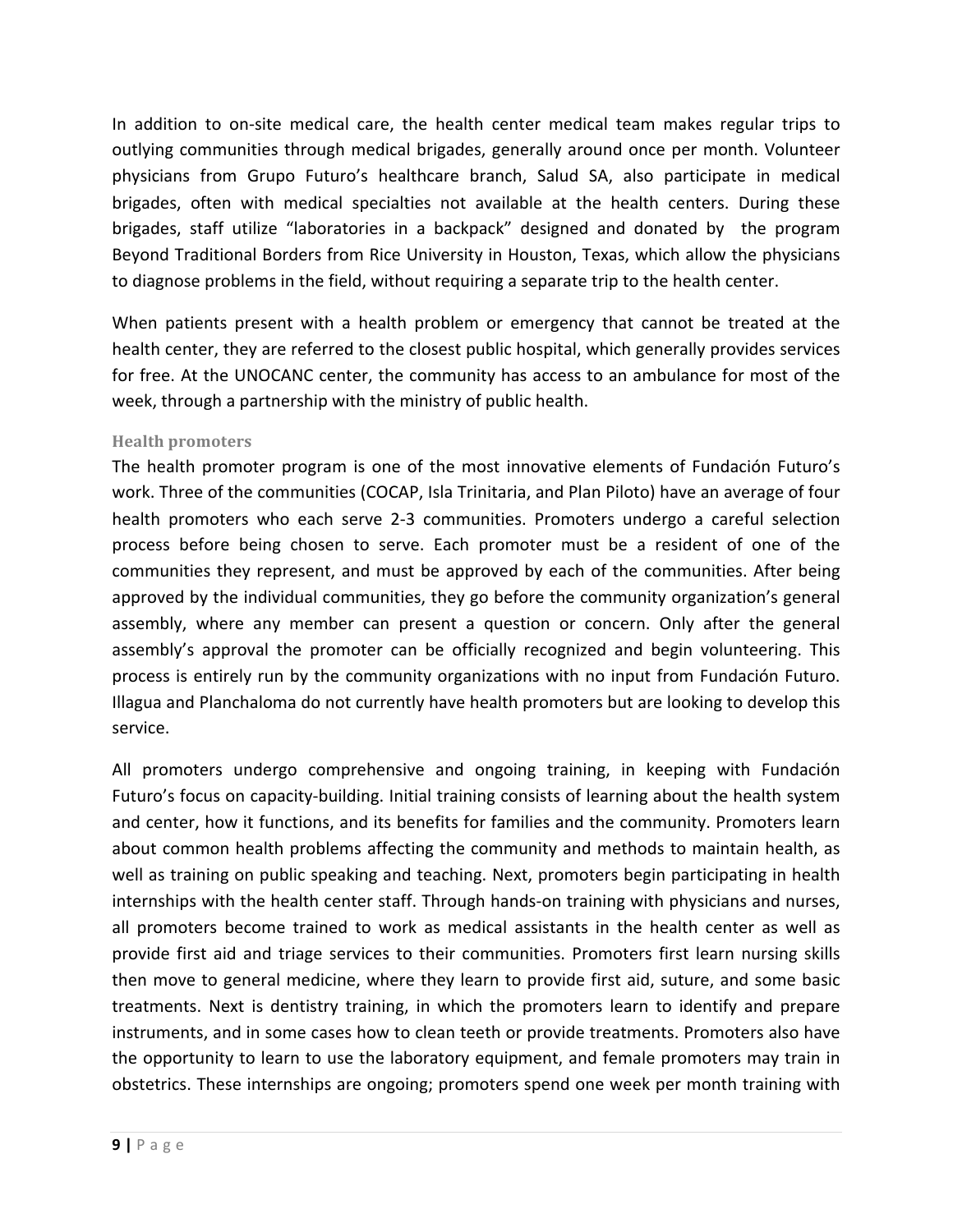the different providers. During times when the health center is closed or during emergencies, promoters have been able to provide medical services, such as stitches or dental care, that would otherwise be unavailable.

Promoters work approximately 25 hours per week, spending one week at the health center and three weeks in the community. Their responsibilities include: giving health talks in schools and at community meetings, promoting the use of the health system and collecting monthly insurance payments, organizing and promoting medical brigades, making monthly house calls to check on sick patients or provide one-on-one health promotion, providing first aid, and accompanying patients to hospitals. All promoter activities, particularly home visits, are documented and added to clients' medical records. Promoters receive modest monetary incentives; however the main attraction of the program is the opportunity for extensive training that would ordinarily be unavailable. Fundación Futuro's close ties to existing community organizations are also very important in recruiting health promoters. The intensive selection process and inclusion of community voting lends prestige to the position, another incentive for the health promoters.

#### **Non/health!programs**

Though health is the primary focus of Fundación Futuro, the organization has been working with its community partners on economic development projects. These services, which include microfinance and agricultural improvement initiatives, increase the communities' earning potential and thus improve their ability to sustain the health program. In addition to economic development, the foundation assists its community partners with technical assistance in other arenas, such as education and community development, for example setting up libraries and distance learning programs for adults.

#### **Program Operating Principles**

One of the hallmarks of Fundación Futuro's program is capacity-building. Included in every component is a push to improve the communities' ability to run, finance, and improve their own health services. From the beginning, the organization has focused on making the health programs belong to the communities, rather than to the Foundation. Fundación Futuro does not directly implement any of the projects; instead they provide training, financial, and managerial support. As well, the Foundation enters each community with an established "exit plan", in order to reinforce the idea that the health programs that are created belong to the communities and that they are eventually expected to be mostly self-sustaining.

Another focus is on providing high-quality, personal attention. Center administrators and health promoters are from the communities they serve, and all staff put an emphasis on knowing patients by name. Interviews with customers and staff all highlighted the personal attention that clients receive, particularly in comparison to public health facilities, which were described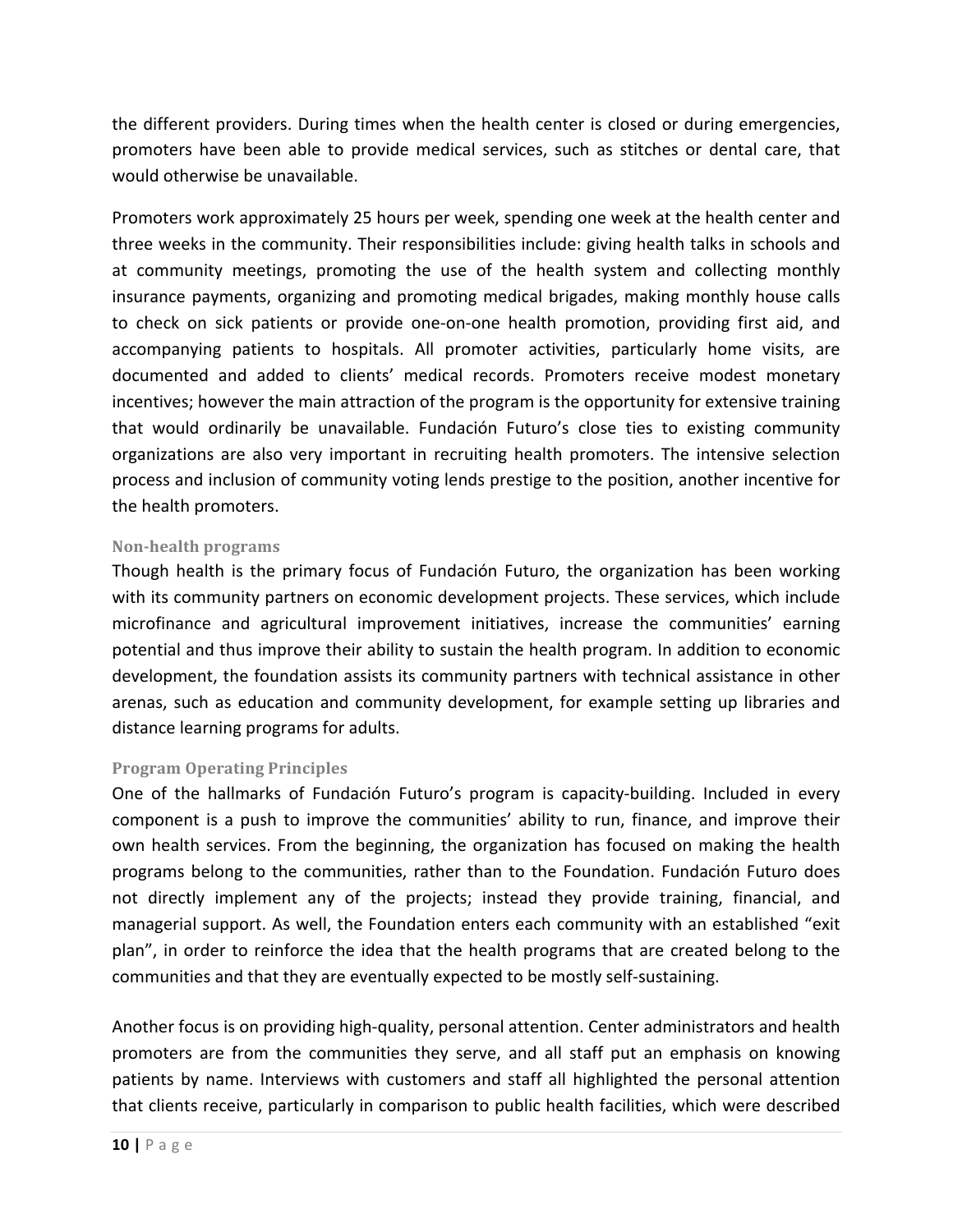as crowded and impersonal. In addition to creating a warm, comfortable atmosphere, having such close ties to the community helps the health system be more responsive to local health problems and develop creative solutions. For example, when data showed that dermatologic problems were extremely common in one community, the promoters and Fundación Futuro began putting together plans to create skin creams from botanical products found in the community to serve as an affordable, culturally-acceptable remedy.

A third principle that the organization holds is the importance of prevention. Through the health promoter program, the communities are making strides in adopting healthy behaviors such as vaccination, hand-washing, and nutrition. As well, the health centers offer free annual check-ups to help underscore the importance of proactive, preventative health.

#### **Human!resources**

Fundación Futuro is a relatively small organization, with only four full-time employees based in Quito. With this team they oversee all projects, and coordinate with the community organizations. Staff includes the president, who provides long-term strategy and leadership, and coordination with Grupo Futuro. The executive director manages the day-to-day operations of the Foundation and all of its projects, and is assisted by a project coordinator and accountant.

Health centers are staffed by a general medicine physician who also acts as the center's director, an administrator, a nurse, and the medical specialists, who work one day per week. All health center staff are direct employees of the community organizations, though Fundación Futuro provide the resources to the community to cover salaries and benefits during initial years of operation. Hiring decisions are also left up to the community organization, with Fundación Futuro providing guidance in creating job descriptions and conducting interviews. It has been difficult at times to attract medical personnel to the rural locations where the health centers are located, due to the distance, climate, and working conditions (for example, lack of hot water). The organization works to attract physicians by emphasizing the ability to impact a community, develop close relationships, and improve patients' lives.

Fundación Futuro supplements its staff and clinic staff with volunteers from multiple organizations. The biggest source of volunteer hours is from Grupo Futuro, whose employees are able to devote a certain amount of work hours to volunteering. One ongoing volunteer project is an upgrade of the medical records system to an online, electronic management system. Computer technicians from Salud SA have adapted a system that will enable the different centers to share information and facilitate more rapid analysis and response to medical problems.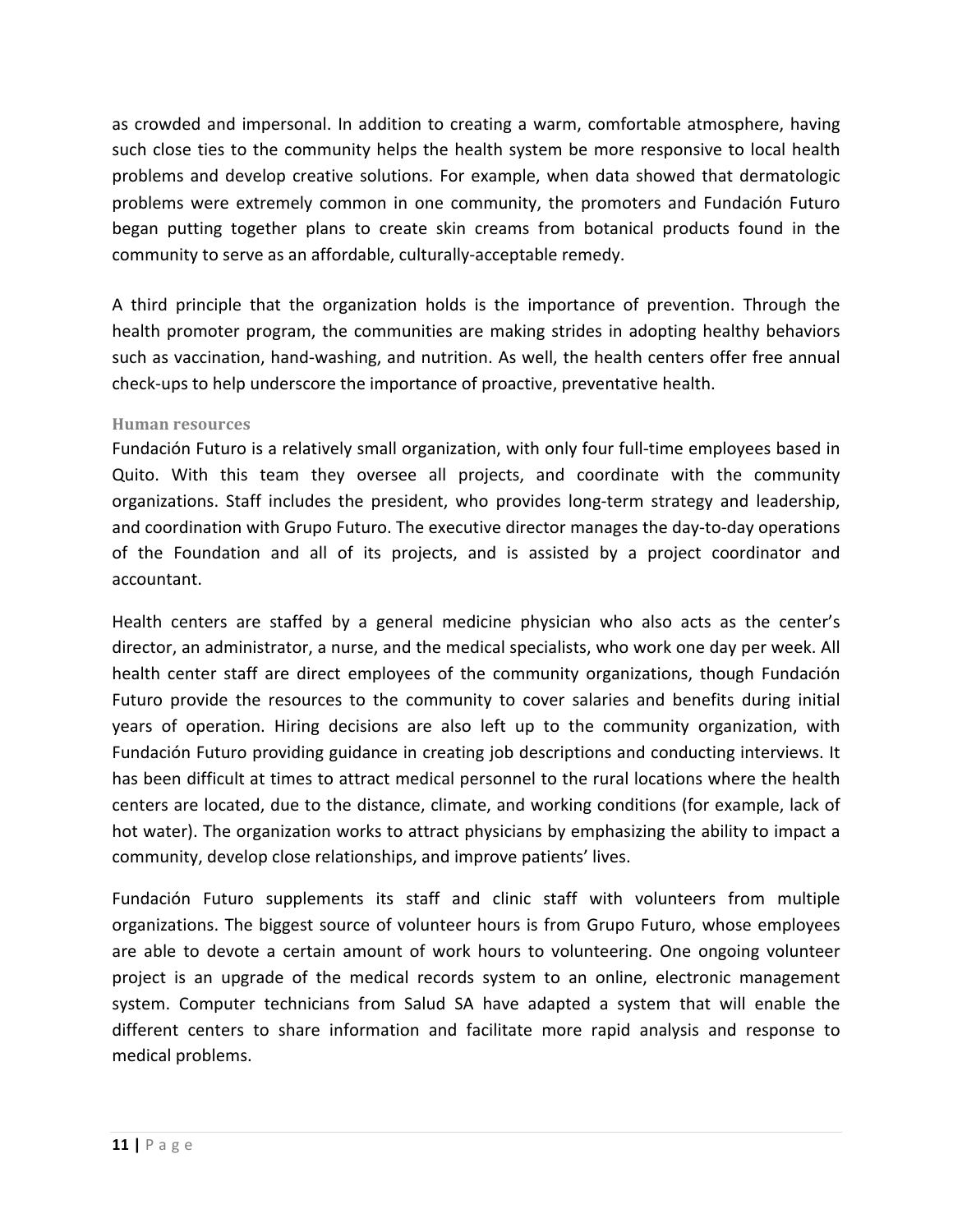The organization has also hosted volunteers through partnerships with universities and maintains a posting on volunteer website idealistas.org. In the past, they have recruited volunteers to work on education projects, as well as the agricultural economic improvement projects. Though volunteers must provide their own transportation to the sites, communities provide housing and meals for volunteers.

#### *Financial!Resources!and!Performance*

In 2010, the Foundation's annual budget was \$405,150, which included costs of the central office, financial support to the communities for their health programs (in accordance with the subsidy schedule), and some other minor projects not related to health. Operation costs for each health center are approximately \$50,000 per year. Medical personnel salaries are the most expensive cost for the foundation,

Funds to cover the budget are donated by four of Grupo Futuro's companies (Tecniseguros, Salud SA, Equivida, and Seguros Equinoccial), each of which donates a percentage of their aftertax profits. The exact percentage depends on the year; companies that had a better year donate a larger amount. Additionally, the companies have donated material goods, such as furniture and computers as needed. The company directors then work together with Fundación Futuro's leadership team to create the yearly budget and identify any additional needs. Currently, the organization does not receive financial resources from any other source.

Each of the centers has its own mutual fund that covers part of its direct costs, made up of earnings from monthly affiliation payments, fees for consults and procedures, and pharmacy sales. Pharmacy sales are the most profitable, bringing in slightly over 50% of all revenues. The size of these funds depends on how long the center has existed as well as the size of the community. Planchaloma, as the oldest health program, has to date earned \$71,205 over 11 years; the Plan Piloto site, due to the size of its community, has earned \$31,614 in only three years. These funds begin to be used in year six, to pay for half of the program's costs, except for salaries, and then in year eight for all costs. All five of the programs are currently on track with the 8-year payment schedule.

### **Impact**

The current monitoring system, which has been in place since the Foundation's beginning in 2000, is partly manual, partly computerized. Each month, medical personnel at each center fill in a monthly report detailing the number of patients they saw and the types of medical problems presented. Health promoters also submit monthly forms detailing their promotion work, home visits, and presentations given. Staff and promoters can also submit any problems they have experienced, in order to identify solutions. These reports are then compiled by the center's administrator, and picked up monthly by someone from the central office, generally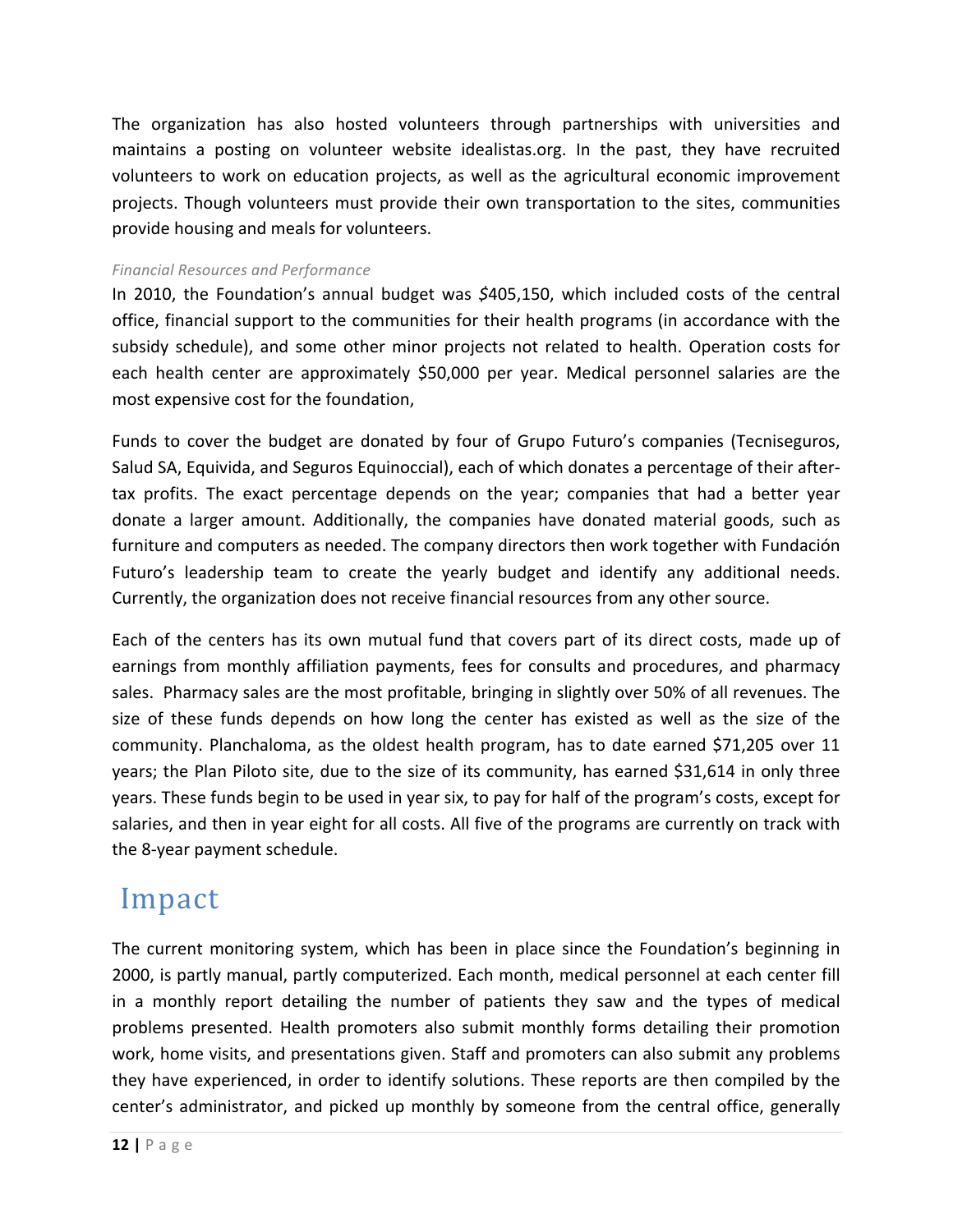the program coordinator. Once these paper reports are back at the central office, the data is entered into an excel spreadsheet and analyzed.

Currently, the organization is in the process of converting to an online record management system, which will streamline reporting and statistical analysis. Additionally this will enable the different centers to share information so that patients can be seen at multiple centers.

Each center is generally analyzed individually. The most important indicators include: the number of families affiliated, number of patients seen, the most common illnesses, and the types of programs that are utilized the most (such as dentistry, obstetrics, etc.). These indicators are tracked longitudinally since the inception of each center, so as to understand what type of impact the centers are having and how they are growing.

To date, Fundación Futuro's health programs have shown impressive results. In Isla Trinitaria, for example, acute diarrheal disease went from being the second-most common disease in 2007 to disappearing from the top five, and in the Plan Piloto area, gastrointestinal illness went from being the most frequent disease in 2008, with 622 cases, to disappearing from the top five, with fewer than 190 cases. Fundación Futuro credits the health promoters with being instrumental in lowering the rates of these preventable diseases, largely due to behavioral changes adopted after health promotion campaigns.

The health centers have also been able to positively impact maternal and infant health. When the Foundation first entered into the rural communities, infant mortality was extremely common, with upwards of 30% of infants dying before their first birthday. Fundación Futuro did an investigation, and discovered that poor infant feeding and vaccination practices were major factors. The medical team and health promoters embarked on a campaign to promote proper infant nutrition and within two years infant mortality had dropped to 0%. In the Illagua and COCAP communities, the health centers also succeeded in reducing maternal mortality by creating sharing and learning sessions for the communities' traditional midwives and the centers' obstetricians. In this way, the midwives learned about safe birth practices and emergency management in a way that respected their traditions, and created an atmosphere in which the midwives felt comfortable referring difficult births to the health centers.

### **Challenges**

One of the biggest challenges that Fundación Futuro has faced has been the expansion of public health centers. In 2009, the Ministry of Public Health opened several health posts near Fundación Futuro's partner communities; in the case of Isla Trinitaria, the post is one block away from Fundación Futuro's center. These centers provide free basic health care and medicines, thus competing with the Fundación Futuro's centers, which are unable to provide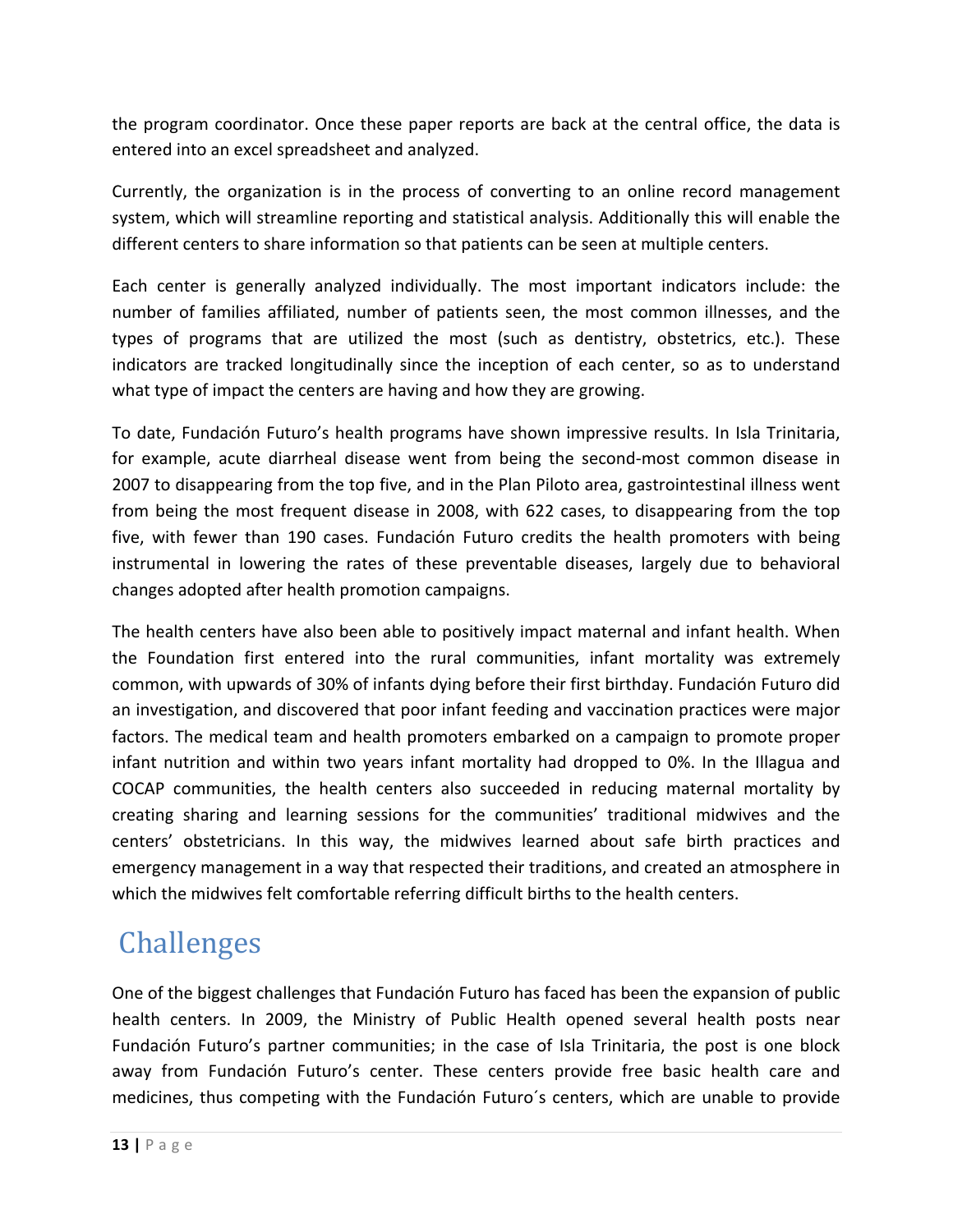these services for free. In 2009, several of the centers saw a drop in patients and related revenue, since members did not want to pay the monthly insurance fee if they had visited a public center instead. However, by 2010, many of the patients had returned.

An additional, and related challenge, is the Foundation's ability to be included in government health programs. In addition to the public health centers, the ministry of health has health programs for vaccinations, maternal and child, and reproductive health. In the past, Fundación Futuro partnered with the public vaccination program and received vaccines that it could offer for free in its community centers. However, this arrangement only lasted one year; since then the Ministry of Health has been unwilling to allow the Foundation to participate in these programs.!

Though the free public centers and lack of government cooperation do present a challenge, Fundación Futuro's leadership remains confident that the reliability, quality, and friendliness, as well as the multiple types of services available at the health centers will continue to attract community members. The organization continues to reach out to the government and hopes to be able to offer joint services in the future.

Another challenge that Fundación Futuro's has faced in some of its centers is with recruiting health promoters. The Planchaloma community group, UNOCANC, has had contact with multiple international donors who have paid higher financial incentives for community members to volunteer in other program than what Fundación Futuro has been able to pay. This makes it more difficult to recruit in these communities.

### Growth Plans and Replicability

With five communities, Fundación Futuro is not currently looking to expand to new communities, but to instead offer continued high-quality services to its existing community partners. Having created and staffed the health centers, the organization is now looking to expand the type of services offered, including additional medical services as well as economic activities. The Planchaloma center is hoping to provide surgery and become a reference center for surrounding communities. In the Guayaquil communities, Fundación Futuro anticipates creating additional health centers so as to support the larger number of families. As the health programs and community organizations continue to grow and become more self-sufficient, Fundación Futuro plans on slowly ending its supporting role in order to facilitate the communities' ability to self-sustain and self-govern their health systems.

Fundación Futuro's health programs have been successful due to a variety of factors, but several aspects have been particularly important. The organization takes several steps to ensure that the health programs will be sustained over the long term by the communities. For